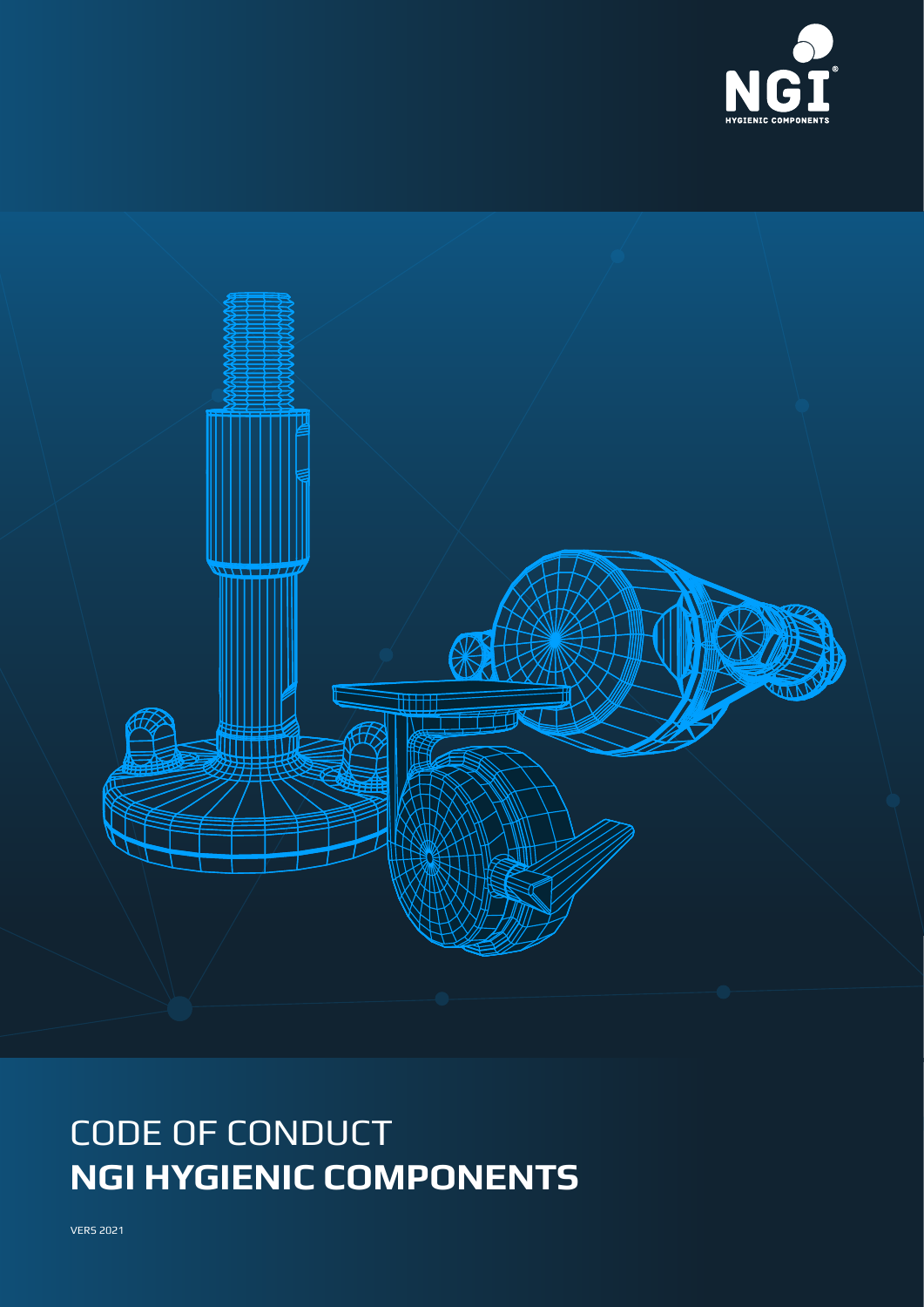

# **INTRODUCTION**

The surrounding world is making increasing demands on companies to act in a responsible way in relation to society, the environment and employees.

As a global company, NGI Hygienic Components has a Code of Conduct (CoC) to support our values, integrity and way of doing business. Our CoC is fundamental to our strategic business understanding and the way we do business. The CoC is a set of ethical and moral rules which we expect our employees and cooperation partners to follow at all times. Working all over the world, we face dilemmas and challenges every day, and the CoC will support partners during their daily activities in making informed decisions.

We firmly believe that we should behave towards the world around us, which includes society in general, beyond the requirements and regulation. Our employees are educated and trained in applying with the CoC. The CoC applies in all countries in which we do business. In cases where national law are stricter, national law takes precedent.

The purpose of this CoC is to make sure that NGI Hygienic Components products are manufactured in a way that characterizes a company that acts in a responsible way in relation to all stakeholders. We aim to establish long lasting relationships with our suppliers and customers to our mutual benefit. It is the intention to encourage commitment to responsible manufacturing and trading. We build our business on cooperation, innovation and knowledge-sharing. We aim to improve the hygienic standards worldwide and continuously develop and innovate our products and concepts to satisfy the requirements of our customers. NGI Hygienic Components respects the culture, customs and traditions of the countries in which our suppliers and customers work.

# **Customer satisfaction is our main focus when designing and manufacturing our hygienic components and solutions. Therefore, we offer and guarantee the following to our customers:**

- All types of high-quality hygienic components and solutions at competitive prices
- No minimum order quantities
- No levelling project is impossible for NGI
- Incoming orders packed and shipped the same day
- Quick order confirmation(within 24 hours)
- Maximum 12-hours response time to customer enquiries
- Worldwide delivery 1-6 days
- Optional express delivery (next day)
- Track & trace on all shipments

We expect that our suppliers comply with all order confirmations and agreements made in regard to time of delivery, price, quality etc. in order for NGI Hygienic Components to comply with the above to our customers.

**NGI A/S**  Virkelyst 5 DK-9400 Nørresundby Denmark



**NGI (ITALY)** Via Guglielmo Jervis 4 10015 IVREA TO Italy



**NGI Inc. (USA)** 805 Satellite Blvd Suwanee, GA 30024 USA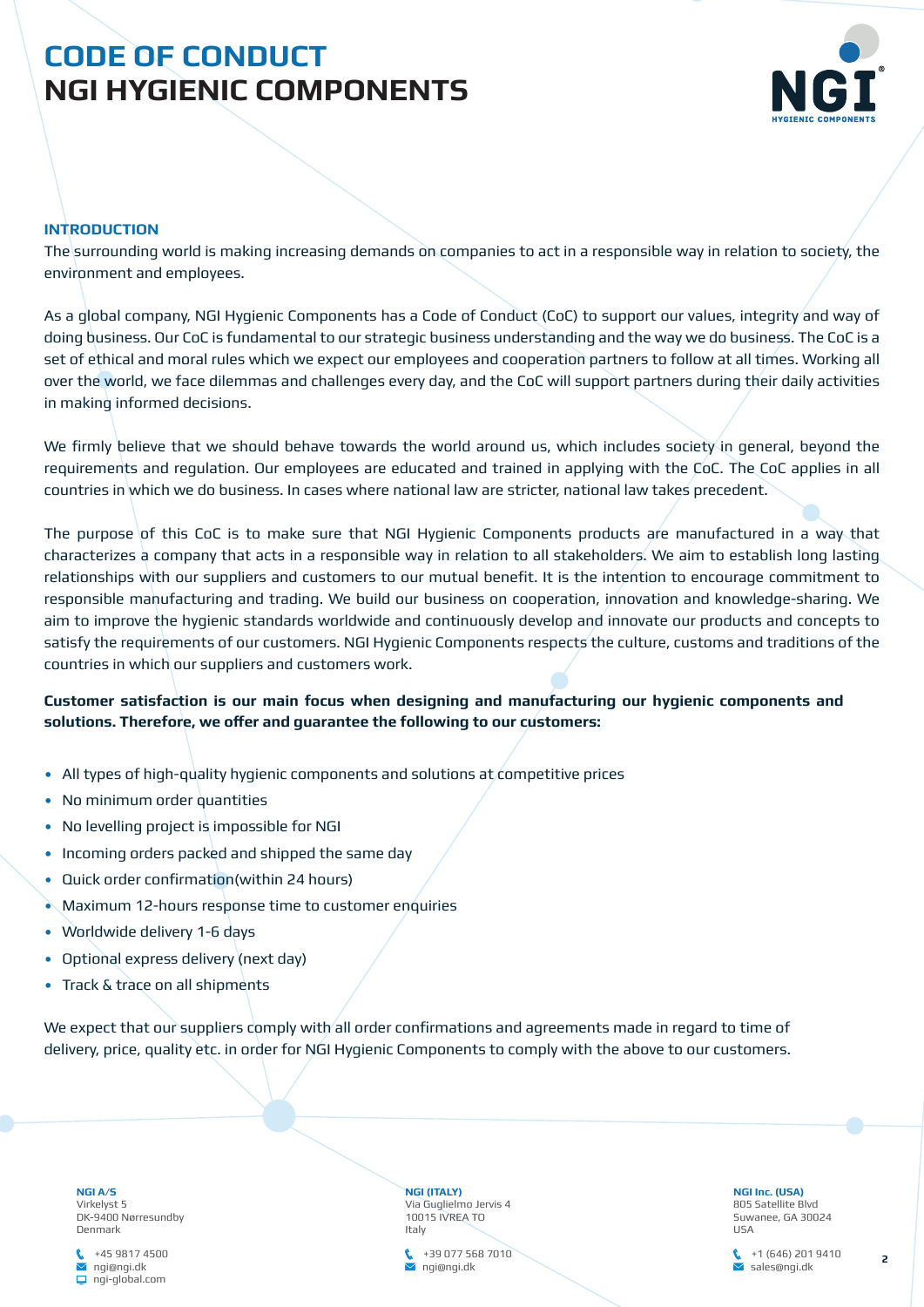

#### **GENERAL REQUIREMENTS**

All the companies that NGI Hygienic Components do business with must as a minimum comply with local laws and regulations in their countries of operation. Should any of the specific provisions of this CoC legally conflict with national or local laws, the applicable laws should always prevail; in these cases NGI Hygienic Components should be notified.

All the companies that NGI Hygienic Components do business with must act in compliance with national and international competition, legislation and regulation, and they must follow the WTO's legal ground-rules for international commerce in order to obtain open, fair and undistorted competition.

NGI Hygienic Components requires our suppliers to communicate and use this CoC in cooperation with their own suppliers for materials, components and services delivered to NGI Hygienic Components.

### **HUMAN RIGHTS AND LABOUR RIGHTS**

We expect all the companies that NGI Hygienic Components do business with to adhere to UN Global Compact and maintain high standards in taking care of their employees and the environment in which they work.

NGI Hygienic Components respects the fact that not only Governments can ensure that Human Rights are upheld. Therefore NGI Hygienic Components recognises our responsibility in respecting and acknowledging that remediation must be provided if NGI Hygienic Components business leads to violation of Human Rights. NGI Hygienic Components expects its suppliers and customers to respect UN Global Compact and its Ten Principles, as well as recognising that remediation must be provide if there are breaches to the Ten Principles.

#### **WORKING HOURS**

Employees must be treated within the applicable national or local laws regarding employment. Working hours should be mutually agreed upon between the company and the employees. In companies where an organised labour union exists working hours should be defined through the collective bargaining process.

Working hours must not exceed more than 48 hours a week, including overtime. Working hours should always be within the legal limit according to national laws and regulations. There must be compensation for overtime work which should follow national laws and regulations. Employees are entitled to refuse overtime without incrimination.

Employees are entitled to at least the statutory legal minimum wage, or the standard benchmark rate in the industry, whichever is higher, and should always be enough to meet basic needs – living wages set by law.

# **CHILD LABOUR/ YOUNG WORKERS**

NGI Hygienic Components believes that all children have the right to a childhood and an education. All the companies that NGI Hygienic Components do business with/must ensure that no person shall be employed at an age younger than 15 or younger than the age of completing compulsory education. Where national law permits, workers of 12 to 15 of age may undertake light work a few hours a week provided it is not likely to neither be harmful to their physical or mental health and development nor prejudice their attendance at school.

Young workers under the age of 18 years must not be employed in hazardous work or do nightshifts.

Should a child below the age of 15 be found at one of NGI Hygienic Components suppliers we expect the supplier to take full responsibility and not fire the child but ensure that the child will go to school and a monthly compensation will be provided to the family.

**NGI A/S**  Virkelyst 5 DK-9400 Nørresundby Denmark



**3**

+45 9817 4500

**NGI (ITALY)** Via Guglielmo Jervis 4 10015 IVREA TO Italy



**NGI Inc. (USA)** 805 Satellite Blvd Suwanee, GA 30024 USA

+1 (646) 201 9410 sales@ngi.dk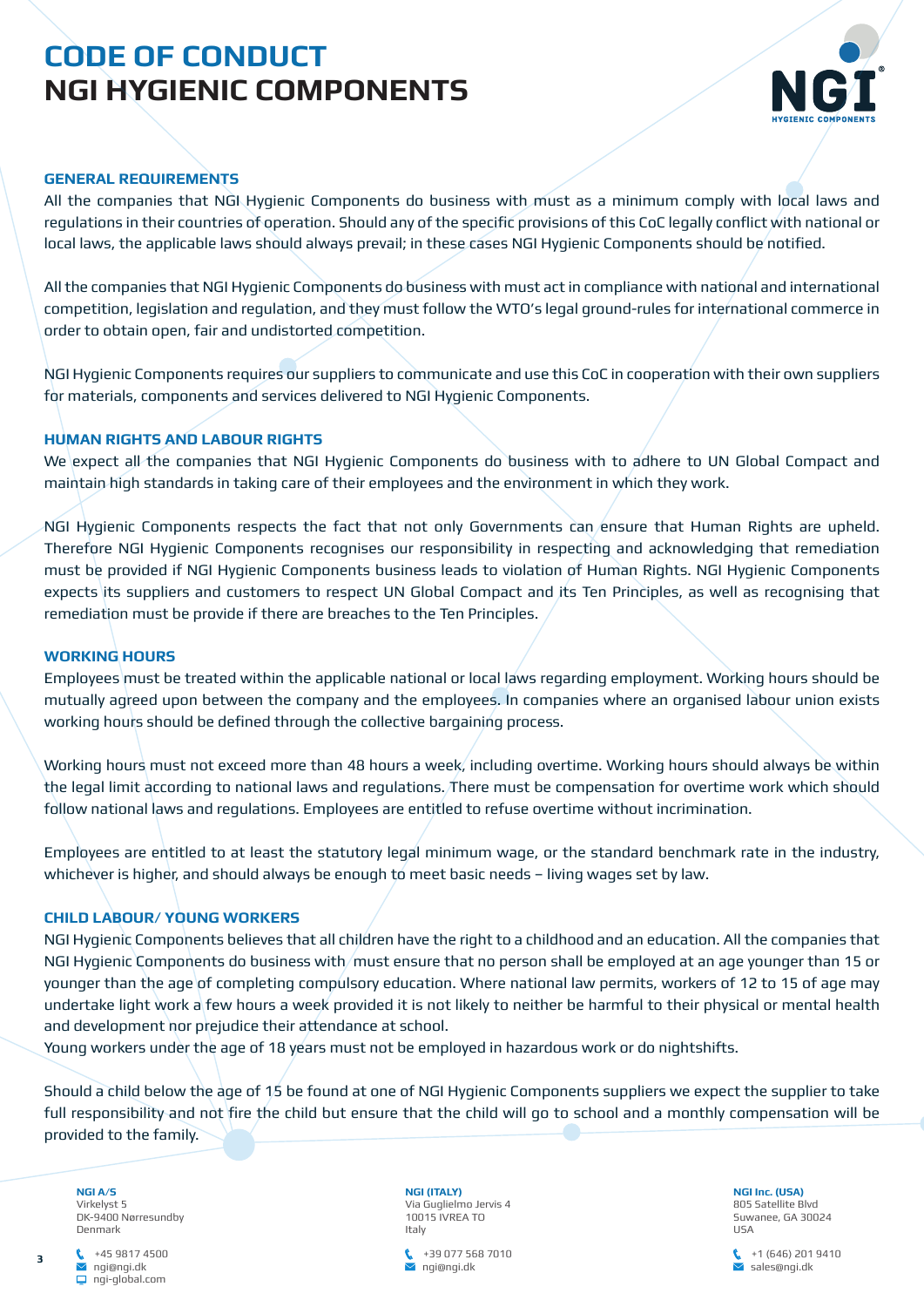

# **DISCRIMINATION AND HARASSMENT**

NGI Hygienic Components will not conduct business with suppliers or customers who discriminate against employees or applicants on the basis of their caste, national origin, ethnicity, religion, age, disability, gender, material status, sexual orientation, union membership, political affiliation, health, pregnancy or any other form of discrimination.

NGI Hygienic Components does not accept bullying or the punishment of employees. NGI Hygienic Components will not accept the use of physical, psychological, verbal or sexual harassment towards any of the supplier's or customer's employees or any employee of NGI Hygienic Components.

# **FORCED LABOR**

NGI Hygienic Components will not conduct business with suppliers or customers who use forced or involuntary labour. This includes forced prison workers, workers on a forced contract, slavery and workers forced to work against their free will or choice.

# **HEALTH AND SAFETY**

All the companies that NGI Hygienic Components do business with must provide a clean, safe and healthy working environment for all employees. The companies that NGI Hygienic Components do business with must comply with all applicable national laws and regulations. At a minimum:

- Workers must not be exposed to dangerous work without being properly protected
- Workers are instructed in the use of Personal Protective Equipment and usage must be enforced
- Facility management should support the formation of a workers' Health and Safety committee
- Facilities must ensure that there are adequate fire alarms and extinguishers and clear instructions on evacuation and the use of fire equipment and that they are in compliance with laws and regulations
- Facilities must provide appropriate light and ventilation
- Hazardous materials must be stored correctly and in a safe and maintained space and used by trained personnel only
- Machinery must be shielded and properly maintained
- Facilities for meals, resting and sleeping must be kept clean and safe, if these are provided

# **Prevention of injuries**

A thorough risk assessment must be conducted so as to ensure that employees do not work in a dangerous environment. Are any high risk areas found and unable to be eliminated the companies that NGI Hygienic Components do business with must supply personal protection equipment and risk areas must be clearly signed. There must at all times be sufficient employees trained in first aid and first aid equipment for them to use.

#### **ENVIRONMENT**

NGI Hygienic Components encourages its suppliers and customers to think environmental friendly and recycle as much a possible. Implementation of policy and procedure on environmental friendly initiatives are expected so as to prevent the occurrence of harm to environment, natural resources and local communities.

NGI Hygienic Components respects the rights of forest dwellers, indigenous people, small holders, squatters, minority groups and pastoralists and will not accept land grabbing or ruining of local biodiversity.

All local and national laws and regulations must be ratified. NGI Hygienic Components expects all the companies that NGI Hygienic Components do business with to make an environmental management plan that should help minimize the effects on the environment from business activities.

**NGI A/S**  Virkelyst 5 DK-9400 Nørresundby Denmark

+45 9817 4500 ngi@ngi.dk  $\Box$  ngi-global.com

**NGI (ITALY)** Via Guglielmo Jervis 4 10015 IVREA TO Italy



**NGI Inc. (USA)** 805 Satellite Blvd Suwanee, GA 30024 USA



**4**